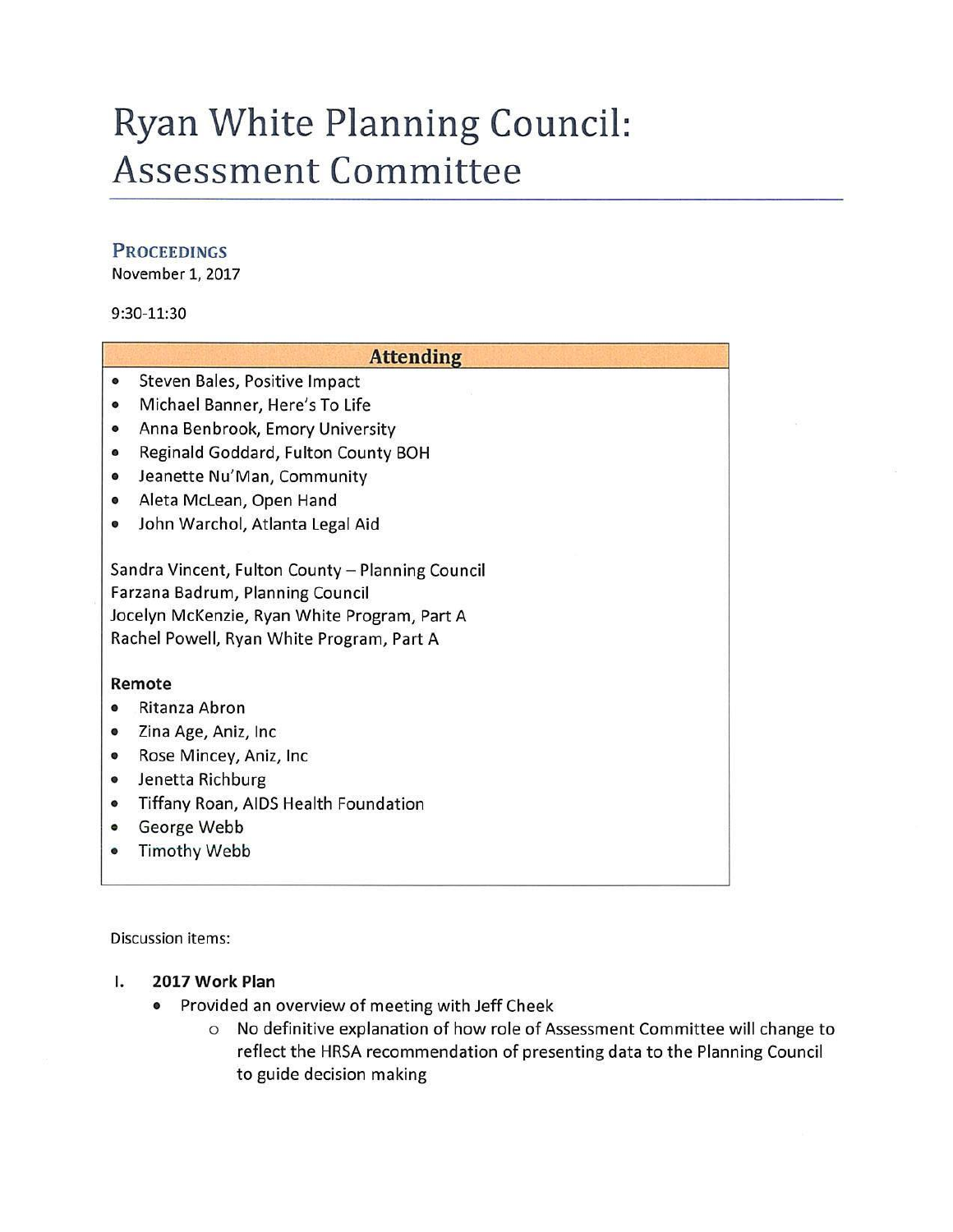- How the recommendation is operationalized is up to the Assessment Committee
	- The question is what will change what information would be most useful
	- Epi data can identify where services should be provided and the level of services needed
- Planning body should always have access to data to make decisions on care - how to get into care
- A lot of data are available
	- The data should be synthesized and decisions made on how to use the data
- The committee should look at what is given to priorities
	- How often should those data be updated
	- Pascal, DPH, is willing to run whatever needed
- Review the Philadelphia website
	- The plan pulls together what services provided
- The committee should inventory data available and use those data to generate questions
- o The RWP is providing data to the Planning Council
	- Who is being served, services provided, and number served
	- Implementation plan
		- Numbers served
		- Changes in core continuum
		- Changes in health outcomes
	- Budget revision requests
		- Information regarding impact
- o Peer/Patient Navigation
	- Review in December
	- What to collect
	- RFA Fulton County Bid Board, Ryan White Program
- o Needs
	- Identify gaps in services
- o Follow up
	- Secure and review documents and plans
		- Identify questions
		- Identify data needs
	- Generate strategies for extracting and presenting
	- Assessment committee to serve as repository and use data to generate recommendations
- Discussed and prioritized proposed studies
	- o Needs Assessment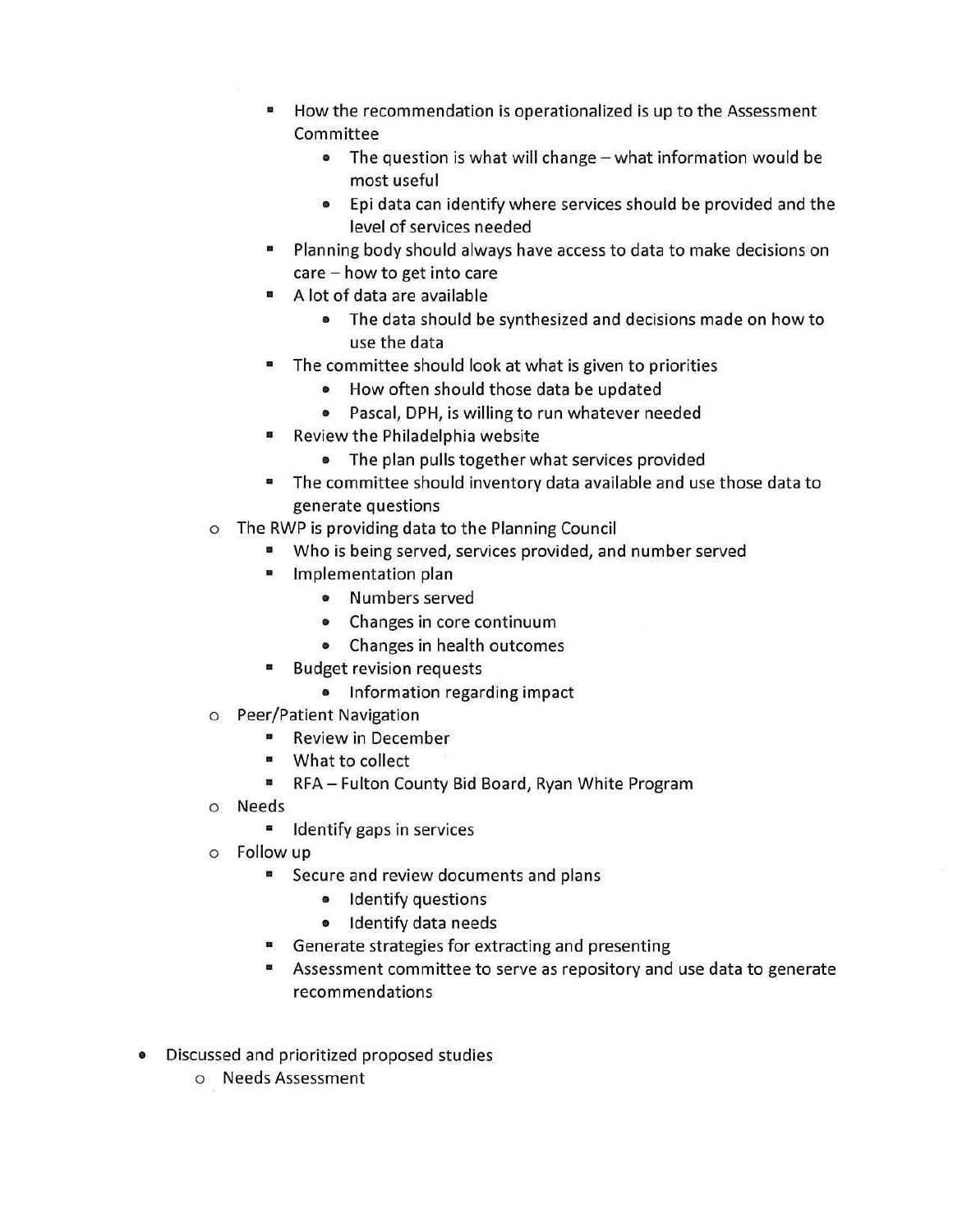- Finalize tool in December
	- Jeanette and John review and edit document
- o Evaluate implementation of navigation program
	- Steven will review RFA and original recommendation
- o Disparities update

### **II. Schedule and Plan Next Meeting**

Wednesday, December 6, 2917 9:30-11:30 Atlanta Legal Aid, Fourth Floor

Agenda

- Finalize tool
- discuss data implications for committee